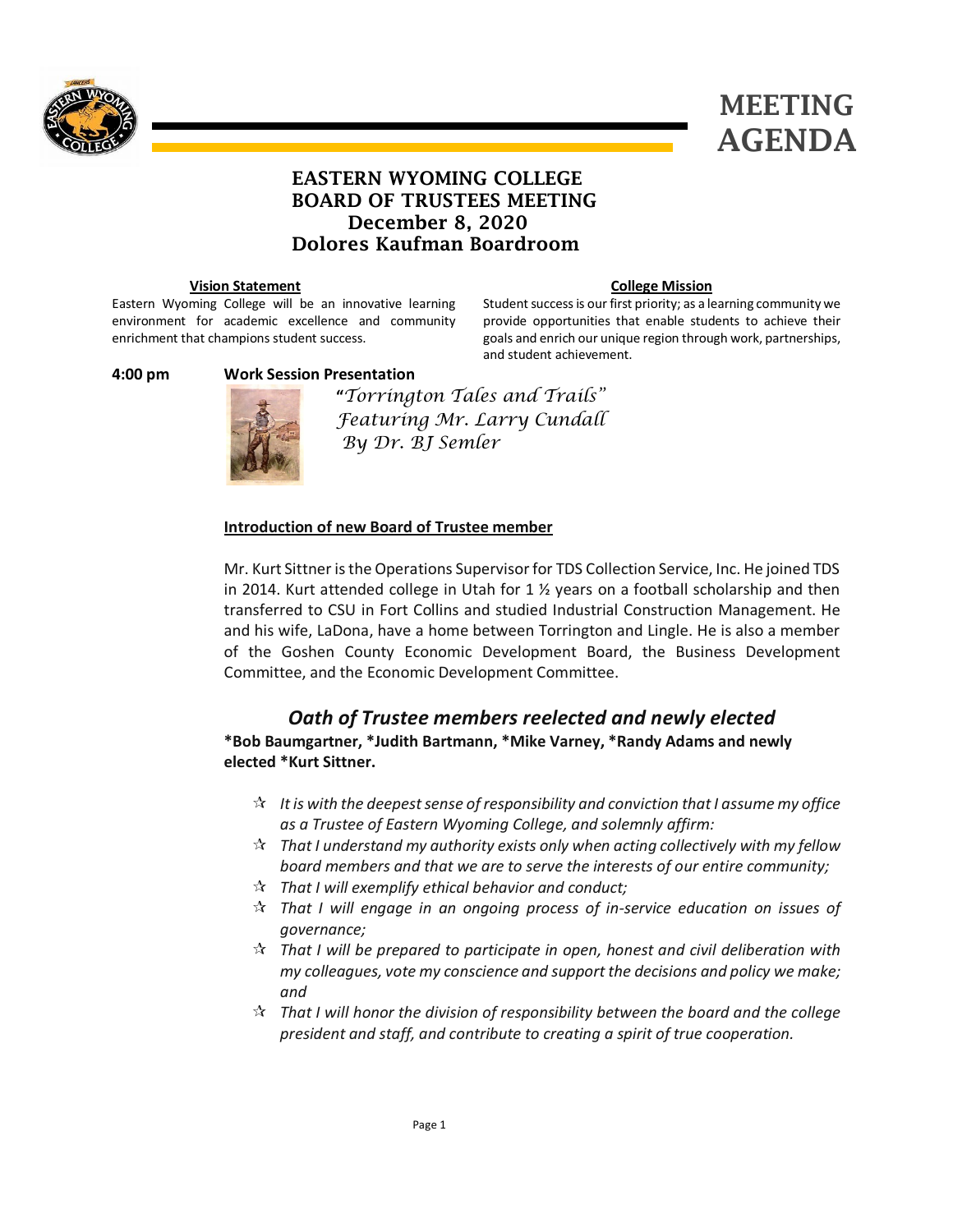## **Election of new officers to the Board:**

#### **Current Positions Held:**

- 1. Bob Baumgartner, Chair
- 2. Judith Bartmann, Vice Chair
- 3. Tom John McCreery, Treasurer
- 4. Colby Ochsner, Secretary (vacant)

## **Election of new representatives to the EWC Foundation Board**

The Board of Trustees may have up to three representatives serve on the Foundation Board of Directors, which are appointed annually at the December organizational meeting. (Approval in Action Items)

- **5:00 pm Dinner**
- **5:45 pm Open Meeting**

Open Forum: Visitors & employees may provide comments to the Board at this time.

#### **APPROVE: AGENDA**

**RECOMMENDED ACTION**: Motion to approve the December agenda, as presented.

#### **President's Update**

#### **CONSENT AGENDA -** *Appendix A*

Trustees, please contact Dr. Travers with any questions prior to the board meeting**.**

#### **APPROVE: The December 8, 2020, Consent Agenda, which includes:**

- 1. Minutes from the November 10, 2020, Board Meeting
- *2.* Academic Calendars for: Fall 2022 Spring 2023 Summer 2023 *(Appendices A5-A7) Presented by Mr. Roger Humphrey, VP for Student Services/Interim VP for Academic Services*
- 3. Resignation of Dr. Heidi Edmunds, Vice President for Academic Services: Dr. Edmunds submitted her letter of resignation effective November 27, 2020. P*repared by Ms. Holly Lara, Director of Human Resources*
- 4. Resignation of Ms. JoEllen Keigley, Testing and Career Center Coordinator: Ms. Keigley submitted her letter of resignation effective June 30, 2021. P*repared by Ms. Holly Lara, Director of Human Resources*
- *5.* Resignation of Ms. Shana Vogel, Cook: Ms. Vogel submitted her letter of resignation effective November 20, 2020. P*repared by Ms. Holly Lara, Director of Human Resources*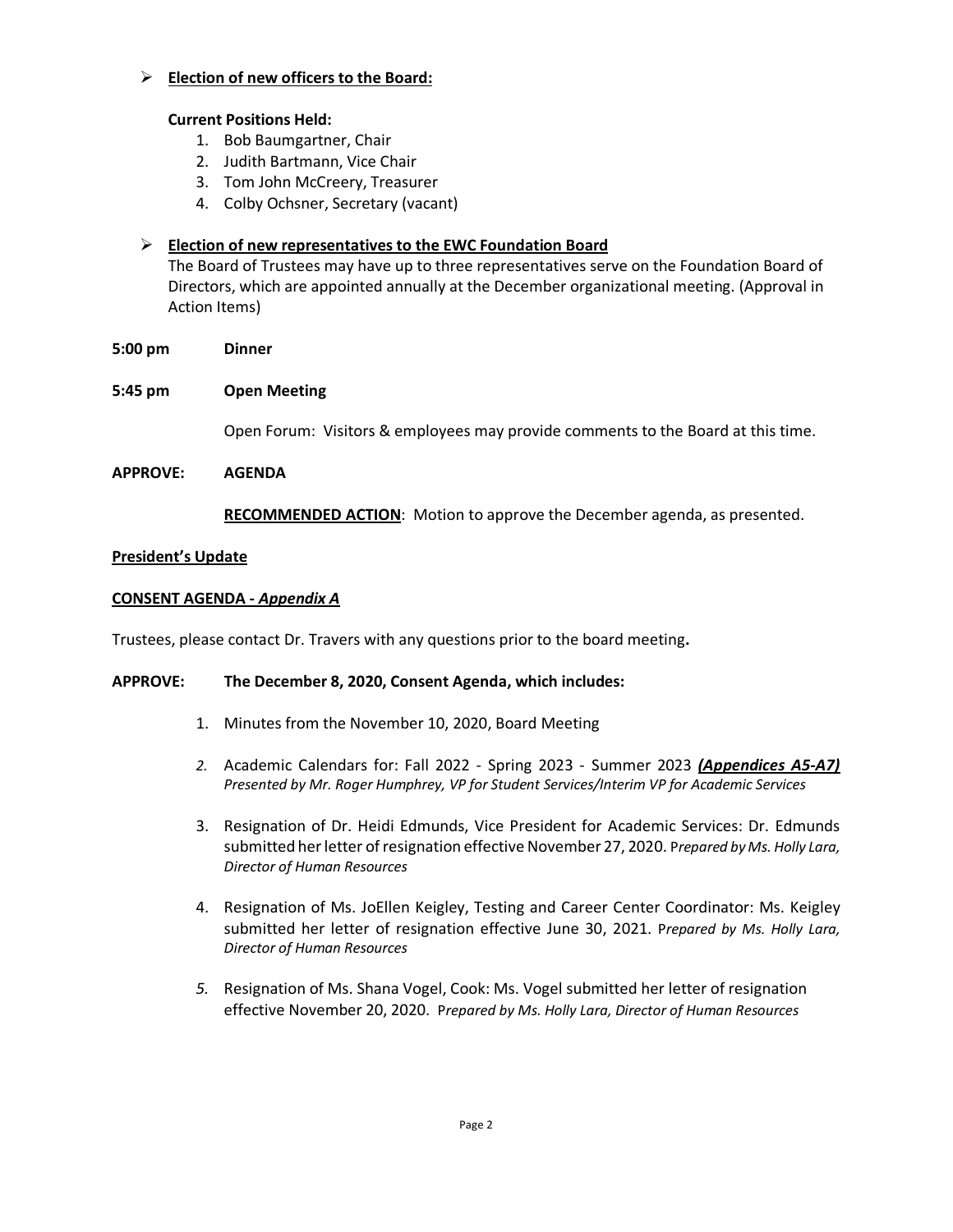- *6.* Designation of Depositories *(Appendix A8)*: Points West Bank, Pinnacle Bank, First State Bank, U.S. Bank, Platte Valley Bank, Converse County Bank, and related signatories. Annually, the College must designate the institutions, which may be used as depositories for college funds throughout the year and the related account signatories. *Prepared by Mr. Kwin Wilkes VP for Admin. Services*
- 7. Designation of the Torrington Telegram as the College District's Official Newspaper: From time to time, the Board must publish legal notices and/or consider resolutions that make reference to "...official newspaper of the district...." The Torrington Telegram is a newspaper of general circulation within Goshen County, and Eastern Wyoming Community College District is coterminous with Goshen County. Approval of this designation will facilitate EWC giving notice when legally required to do so.

#### **ACTION ITEMS -** *Appendix B*

**APPROVE: December Financial Report** *- Mr. Kwin Wilkes, VP for Administrative Services*

**RECOMMENDED ACTION:** Motion to approve the December financial report, as presented.

**APPROVE:** Scholarship and Grants Budget for FY 2022 *(Appendices B8-B11) Prepared by Mr. Kwin Wilkes, VP for Administrative Services.*

> **RECOMMENDED ACTION***:* Motion to approve the Fiscal Year 2022 Scholarship and Grants Budget, as presented.

**APPROVE:** Ratification to dissolve Board Policy 3.17 Annual Early Retirement Program, as part of the budget cut recommendations set forth in the November 10, 2020, meeting. (*Appendix B12)*

> **RECOMMENDED ACTION:** Motion to approve the ratification to dissolve Board Policy 3.17 Annual Early Retirement Program as part of the budget cut recommendations, as presented.

**APPROVE:** Appointment of Board representatives to the Foundation. The Board of Trustees may have up to three representatives serve on the Foundation Board of Directors, which are appointed annually at the December organizational meeting.

> **RECOMMENDED ACTION**: Motion to approve the Board representation to the Foundation, as presented.

#### **FINAL READING BOARD POLICIES -** *Appendix C1-C8*

**APPROVE:** Final Reading Board Policy 2.4 Serious Infectious Illness

**RECOMMENDED ACTION:** Motion to approve the final reading revisions to Board Policy 2.4 Serious Infectious Illness, as presented.

**APPROVE:** Final Reading Board Policy 2.6 Acceptance of Gifts by Eastern Wyoming College and EWC Foundation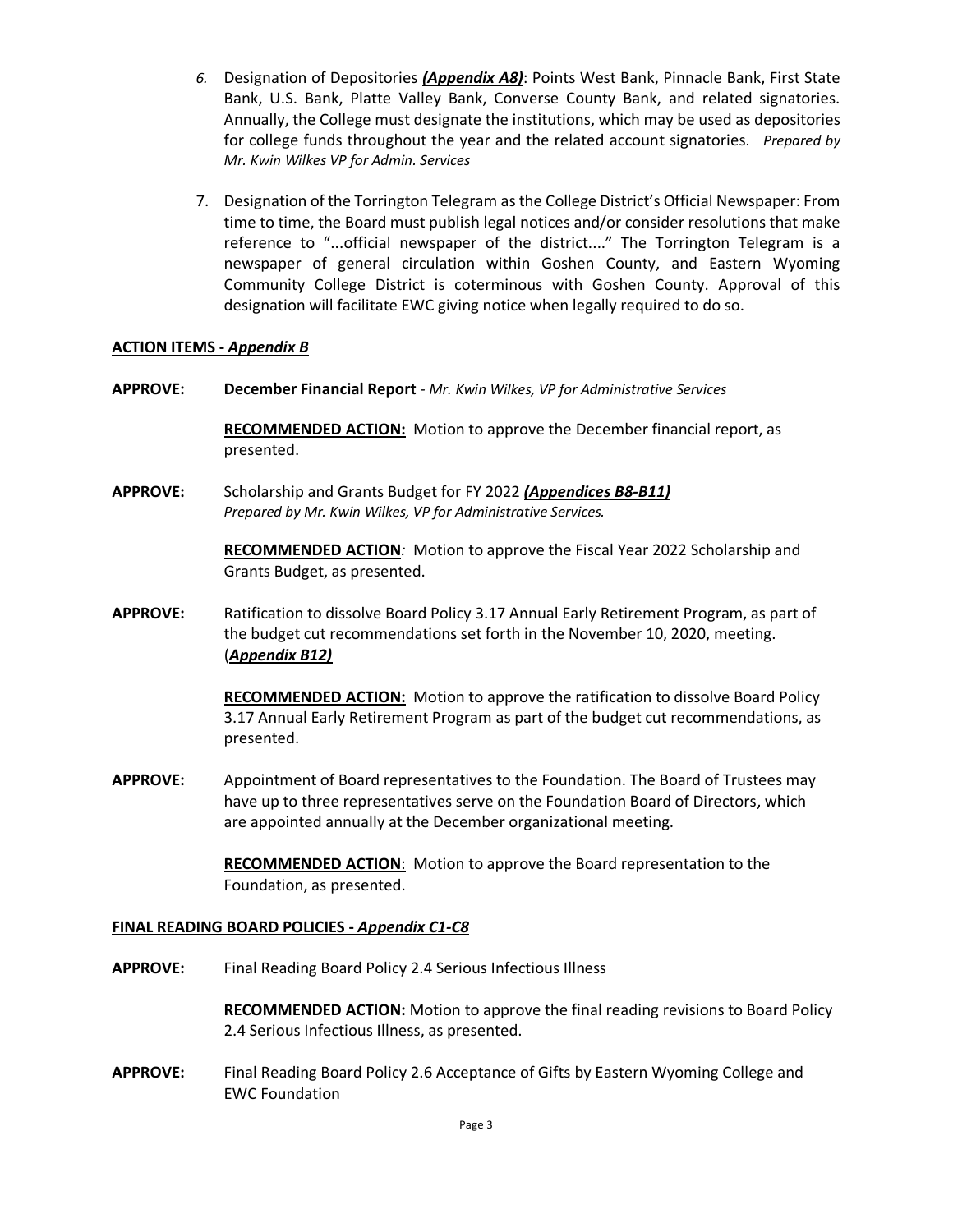**RECOMMENDED ACTION:** Motion to approve the final reading revisions to Board Policy 2.6 Acceptance of Gifts by Eastern Wyoming College and EWC Foundation, as presented.

**APPROVE:** Final Reading Board Policy 2.7 Facility Naming

**RECOMMENDED ACTION:** Motion to approve the final reading revisions to Board Policy 2.7 Facility Naming, as presented.

**APPROVE:** Final Reading Board Policy 2.9 Media Relations

**RECOMMENDED ACTION:** Motion to approve the final reading revisions to Board Policy 2.9 Media Relations, as presented.

**APPROVED:** Final Reading Board Policy 3.5 Employment and Service Outside the College

**RECOMMENDED ACTION:** Motion to approve the final reading revisions to Board Policy 3.5 Employment and Service Outside the College, as presented.

#### **INFORMATION ITEMS**

- 1. Institutional Development Update *Appendix D* Mr. John Hansen, Director of Institutional Devel.
- 2. Douglas Campus Update *Appendix E* Dr. Margaret Farley, VP for Douglas Campus
- 3. Constr. & Major Maintenance Update **Appendix F -** Mr. Keith Jarvis, Director of Physical Plant
- 4. Faculty Senate Update *Appendix G -* Dr. Kate Steinbock, Faculty Senate President
- 5. Staff Alliance Update *Appendix H* Ms. JoEllen Keigley, Staff Alliance President
- 6. Academic Services Update *Appendix I -* Mr. Roger Humphrey, VP for Student Services/Interim Academic Services
- 7. Student Services Update *Appendix J* Mr. Roger Humphrey, VP for Student Services
- 8. College Relations Update *Appendix K* Ms. Tami Afdahl, Director of College Relations
- 9. Human Resources Update *Appendix L* Ms. Holly Lara, Director of Human Resources

### **TRUSTEE TOPICS**

**ACTION:** Move to adjourn the meeting.

**RECOMMENDED ACTION**: Motion to adjourn and move into Executive Session if needed.

# **Executive Session:**

Conduct President's Evaluation